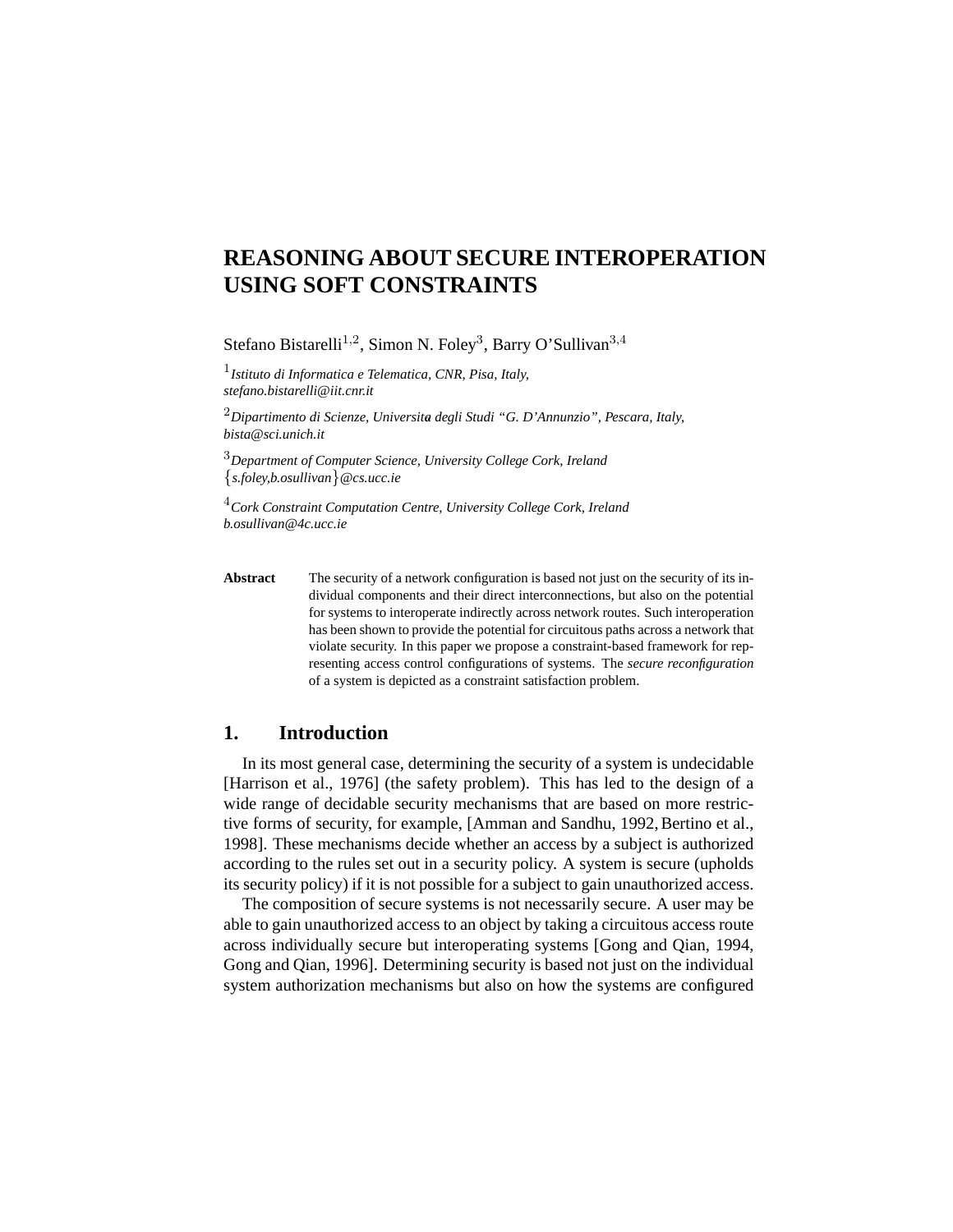to interoperate. For example, if Alice is permitted to have access to Bob's files on the Administration system, and Clare is permitted access Alice's files on the Sales system, then is it safe to support file sharing between these systems? The extent of system interoperation must be limited if the administration security policy states that Clare is not permitted access to Bob's (administration) files.

The computational challenges of secure interoperation for access control systems is considered in [Gong and Qian, 1994, Gong and Qian, 1996]. In their research Gong and Qian represent access control as an abstract graph of system entities (files, users, etc.) with arcs representing (binary) potential for access. System interoperation is defined as a form of graph composition, and determining whether an interoperation is secure can be performed in polynomial time. However, given systems whose interoperation is not secure, then *optimally* re-configuring the interoperation such that composition is secure is NP-complete. Finding an optimal re-configuration is desirable in order to minimize the extent of the additional access restrictions and maximize desired interoperation: reconfiguring access control to deny all access, while secure, is overly restrictive.

We are interested in the development of practical tools for modelling and analyzing complex system configurations. In this paper we describe how constraints [Bistarelli et al., 1997, Bistarelli, 2004, Freuder and Wallace, 1992] provide a practical and natural approach to modelling and solving the secure interoperation problem. Constraint solving is an emerging software technology for declarative description and effective solving of large problems. The advantages of expressing secure interoperation as a constraint satisfaction problem is that there exists a wide body of existing research results on solving this problem for large systems of constraints in a fully mechanized manner.

In Section 3 we propose a constraint-based framework for representing access control configurations of systems. By building on a semiring of permissions, our framework is sufficiently general to be applied to models such as [Gong, 1999, Sandhu et al., 1996]. Section 4 defines what it means to securely reconfigure a system as a constraint satisfaction problem and Section 5 uses this definition to formulate the meaning of secure interoperation. The advantage of taking the constraint approach is that information about all possible interoperation vulnerabilities are effectively available during analysis. This provides the potential for managing tradeoffs between vulnerabilities using techniques such as [Bistarelli and O'Sullivan, 2003]. Conventional tests for interoperation [Gong and Qian, 1994, Gong and Qian, 1996] are designed to find just one vulnerability. Section 6 considers a special case of secure interoperation that is not unlike the approach described in [Gong and Qian, 1994,Gong and Qian, 1996].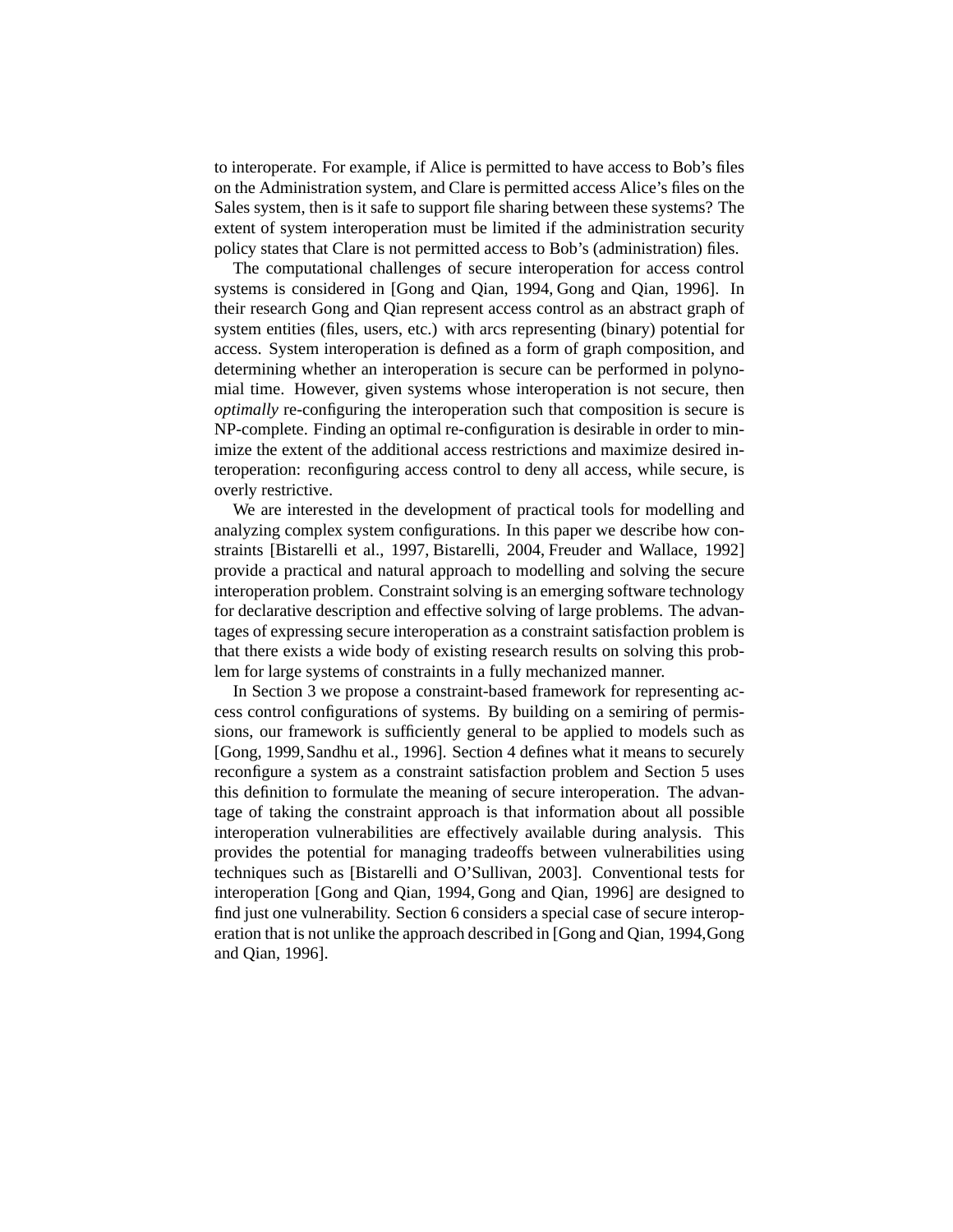## **2. Soft Constraints**

Constraints have been successfully used in the analysis of a wide variety of problems ranging from network management, for example [Fruehwirth and Brisset, 1997], to complex scheduling such as [Bellone et al., 1992]. They have also been used to analyze security protocols [Bella and Bistarelli, 2001, Bella and Bistarelli, 2002, Bella and Bistarelli, 2004], to represent integrity policy [Bistarelli and Foley, 2003a, Bistarelli and Foley, 2003b], for secure systems interoperation [Bistarelli et al., 2004b, Bistarelli et al., 2004a] and in the development of practical security administration tools [Konstantinou et al., 1999]. In [Konstantinou et al., 1999] constraints are used to help the System Administrator to easily describe network configurations and relations among servers, firewalls and services for the final users. Constraints are used to represent, in a declarative manner, the relations among network objects. This permits the use of local propagation techniques to reconfigure the network when hardware/software changes occur (particularly in a wireless environment). Such automatic reconfiguration would not be possible if the network policy was encoded using conventional shell scripts.

The constraint programming process consists of the generation of requirements (constraints) and solution of these requirements, by specialized constraint solvers. When the requirements of a problem are expressed as a collection of boolean predicates over variables, we obtain what is called the *crisp* (or classical) Constraint Satisfaction Problem (CSP). In this case the problem is solved by finding any assignment of the variables that satisfies all the constraints.

Sometimes, when a deeper analysis of a problem is required, *soft* constraints are used instead [Bistarelli et al., 1997, Bistarelli et al., 2002, Bistarelli, 2004]. Soft constraints associate a qualitative or quantitative value either to the entire constraint or to each assignment of its variables. More precisely, they are based on a semiring structure  $S = \langle A, +, \times, 0, 1 \rangle$  and a set of variables V with domain D. In particular the semiring operation  $\times$  is used to combine constraints together, and the + operator for disjunction, projection and for comparing levels (a partial order  $\leq_S$  is defined over A such that  $a \leq_S b$  iff  $a + b = b$ ).

Technically, a *constraint* is a function which, given an assignment  $\eta: V \rightarrow$ D of the variables, returns a value of the semiring. So  $\mathcal{C} = \eta \rightarrow A$  is the set of all possible constraints that can be built starting from  $S$ ,  $D$  and  $V$  (values in  $A$ are interpreted as levels of preference or importance or cost).

When using soft constraints it is necessary to specify, via suitable combination operators, how the level of preference of a global solution is obtained from the preferences in the constraints. The combined weight of a set of constraints is computed using the operator  $\otimes$  :  $\mathcal{C} \times \mathcal{C} \rightarrow \mathcal{C}$  defined as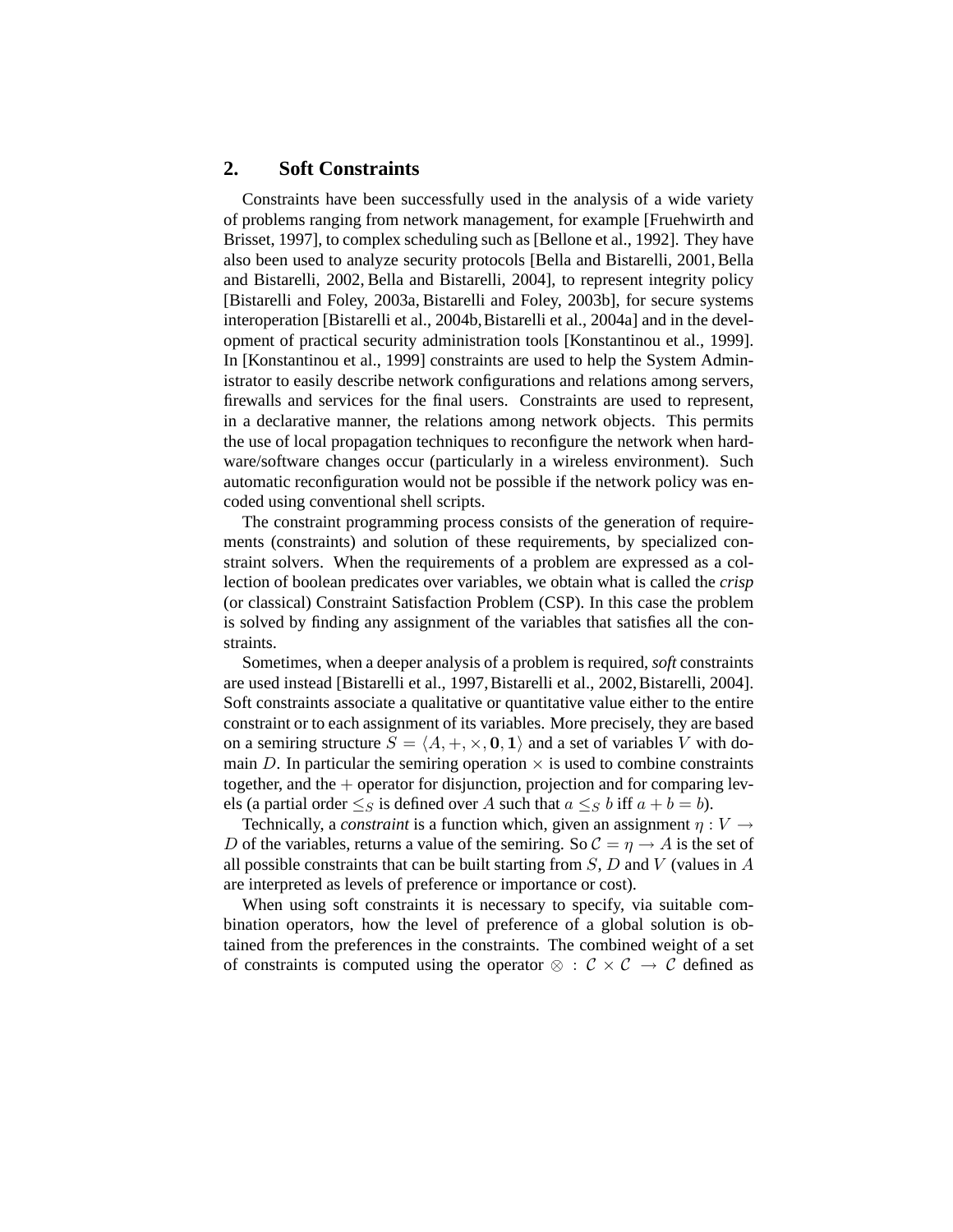$(c_1 \otimes c_2)\eta = c_1\eta \times_S c_2\eta$ . Disjunction of constraints  $\oplus : \mathcal{C} \times \mathcal{C} \to \mathcal{C}$  is instead defined as follows:  $(c_1 \oplus c_2)\eta = c_1\eta +_{S} c_2\eta$ 

By using the  $\bigoplus_S$  operator we can easily extend the partial order  $\leq_S$  over C by defining  $c_1 \sqsubseteq_S c_2 \iff c_1 \oplus_S c_2 = c_2$ . In the following, when the semiring will be clear from the context, we will use  $\Box$ .

Moreover, given a constraint  $c \in \mathcal{C}$  and a variable  $v \in V$ , the *projection* of c over  $V - \{v\}$ , written  $c \Downarrow_{(V - \{v\})}$  is the constraint  $c'$  s.t.  $c' \eta = \sum_{d \in D} c \eta[v :=$  $d$ .

## **3. Access Configuration**

Let *ENT* represent the domain of all possible entities (subjects, objects, principals) that are of interest across all systems in a network. Access relationships are defined in terms of the permission that one entity holds for another. The current access constraints in a system are represented as a soft-constraint  $\mathcal{C}(X, Y)$  over variables X, Y, where for  $a, b \in ENT$  then  $\mathcal{C}(a, b) \in PERM$ is the access permission that entity  $a$  holds for entity  $b$ .

Permissions are represented using a semiring  $S = \langle PERM, +, \times, \bot, \top \rangle$ where  $PERM$  represents the set of all possible permissions,  $+$  (union) and  $\times$  (intersection) are used to combine permissions. ⊥ represents the no-access permission and  $\top$  represents full-access permission. In general, an entity with permission  $p \in PERM$  implicitly has permission  $p' \leq p$ , where  $\leq$  is the partial order relation on the semiring S. Encoding permissions using a partial order is common, for example, [Bell and Padula, 1976] is based on a partial order of security classes, Java Security permissions are partially ordered [Gong, 1999] and [Bharadwaj and Baras, 2003] codifies Role and Permission orderings within a semiring.

DEFINITION 1 *Access Configuration*. An access configuration of a system is represented as a collection of constraints on the access permissions between entities from  $ENT$ .

EXAMPLE 1 Given an arbitrary semiring  $S = \langle PERM, +, \times, \bot, \top \rangle$  of permissions, an access configuration that denies all access for all entities in  $X, Y \in$  $ENT$  is defined as:

$$
\mathcal{C}_{\perp}(X,Y)\mathrel{\hat{=}}\mathop{\perp}
$$

A system that places no access restrictions on entities is specified as the null constraint  $C_{\top}$ , where  $C_{\top}(X, Y) = \top$  for all  $X, Y$ . △

EXAMPLE 2 Consider a simple system  $S1$  with permissions no-access  $(F)$ and full-access (T) that are represented by the Boolean algebra

$$
S_{Bool} \hat{=} \langle \{\mathbf{F}, \mathbf{T}\}, \vee, \wedge, \mathbf{F}, \mathbf{T}\rangle.
$$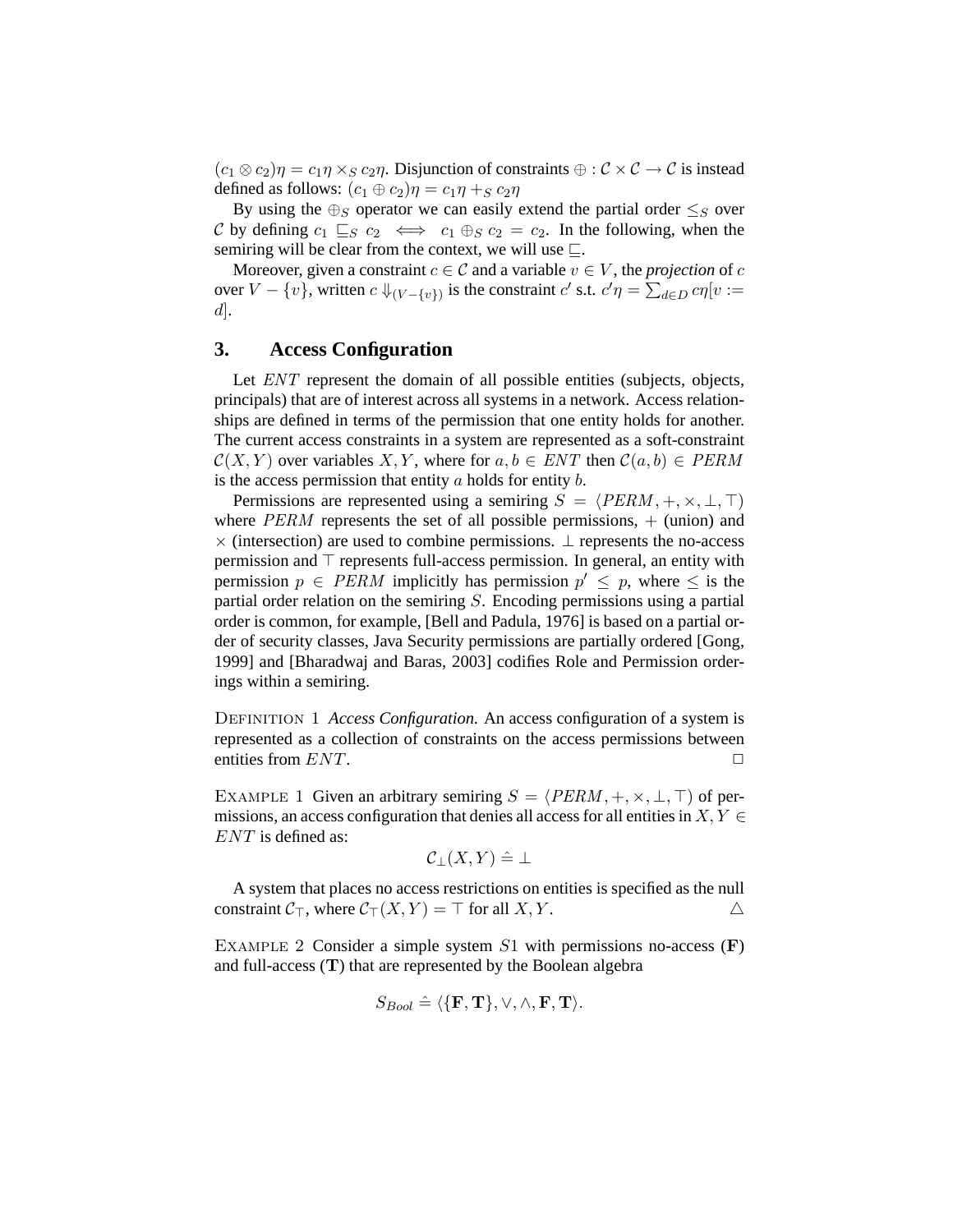The system has entities: **a**, **b** and **c** with access constraints

$$
\begin{array}{ccc}\n\mathcal{C}_{S1}(\mathsf{c},\mathsf{b}) & \hat{=} & \mathbf{F} \\
\mathcal{C}_{S1}(\mathsf{b},\mathsf{a}) & \hat{=} & \mathbf{F}\n\end{array}
$$

In this constraint network we can evaluate  $C_{S1}(\mathbf{a}, \mathbf{b}) = C_{S1}(\mathbf{b}, \mathbf{c}) = \mathbf{T}$  and, by transitivity,  $C_{S1}(\mathbf{a}, \mathbf{c}) = \mathbf{T}$ . In practice, access control need not always be transitive and many interesting and useful requirements can be described by, what are effectively, non-transitive access configurations [Lee, 1988,Foley, 1992, Foley, 1997, Foley, 2000]. To model non-transitive access flows, prohibitions on transitive access must be explicitly specified within the system of constraints. For example, adding the constraint  $C_{S1}(\mathbf{a}, \mathbf{c}) \triangleq \mathbf{F}$  implies that  $C_{S1}$ (a, c) is evaluated as F (the greatest lower bound on the weights of all paths that connect a to c). The class of all access configurations that are based on the boolean semiring of permissions is equivalent to the set of reflexive policies described in [Foley, 1992, Foley, 1997].

Example 3 A system supports read and write access control, as defined by the semiring  $S_{rw} \triangleq \langle \{2\{r,W\}, \cup, \cap, \{\}, \{r, w\}\rangle$ . The system has constraints specified as

$$
\begin{aligned} \mathcal{C}_{S_{rw}}(\texttt{b}, \texttt{c}) \hat{=} \ \{\texttt{r}\} \quad \quad \mathcal{C}_{S_{rw}}(\texttt{b}, \texttt{a}) \hat{=} \ \{\} \\ \mathcal{C}_{S_{rw}}(\texttt{c}, \texttt{b}) \hat{=} \ \{\} \end{aligned}
$$

and all other accesses are permitted. For example,  $C_{S_{rw}}(a, b) = \{r, w\}$  and  $\mathcal{C}_{S_{rw}}(\mathsf{a}, \mathsf{c}) = \{\mathsf{r}\}\$  over entities  $\mathsf{a}, \mathsf{b}$  and  $\mathsf{c}.$   $\triangle$ 

#### **4. Access Reconfiguration**

An existing access configuration may be safely re-configured by further restricting (decreasing permission levels) the existing access relationships. Increasing (according to the semiring) permissions between existing system entities is not permitted as it may lead to an entity having access that was previously denied.

DEFINITION 2 *Secure Reconfiguration*. We say that  $\mathcal{C}_{S'}$  is a suitable reconfiguration of access configuration  $\mathcal{C}_S$  if  $\mathcal{C}_{S'} \sqsubseteq \mathcal{C}_S$ , where for any assignment  $\eta$ of variables to domain values from  $ENT$ , then  $C_{S'}\eta \leq C_{S}\eta$ .

It follows by definition that ⊑ is a partial order with most restrictive configuration  $C_$  and least restrictive configuration  $C_$ ⊤. We have for any configuration  $\mathcal{C}_S$  that  $\mathcal{C}_\perp \sqsubseteq \mathcal{C}_S \sqsubseteq \mathcal{C}_\top$ .

EXAMPLE 4 Configuration  $\mathcal{C}_{S_{rw}}$  can be securely reconfigured as  $\mathcal{C}_{S'_{rw}}$ , where

$$
\mathcal{C}_{S_{rw}}(\mathsf{b}, \mathsf{c}) \hat{=} \mathcal{C}_{S_{rw}}(\mathsf{b}, \mathsf{a}) \hat{=} \mathcal{C}_{S_{rw}}(\mathsf{c}, \mathsf{b}) \hat{=} \{\}
$$

We have  $\mathcal{C}_{\perp} \sqsubseteq \mathcal{C}_{S'_{rw}} \sqsubseteq \mathcal{C}_{S_{rw}} \sqsubseteq \mathcal{C}_{\top}$ .  $\triangle$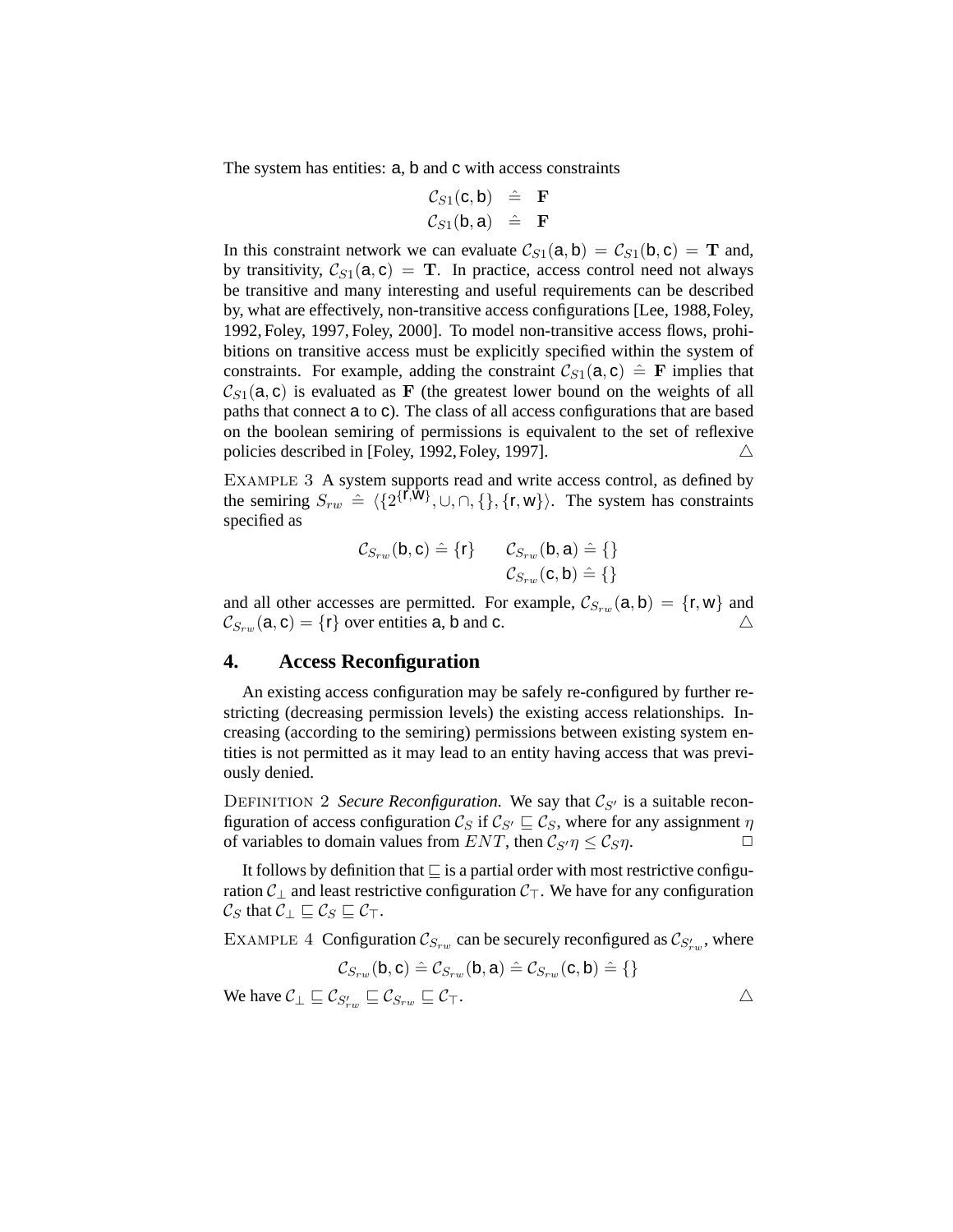#### **5. Access Interoperation**

A network is composed of a number of different interoperating systems. For the purposes of this paper we assume that interoperation is represented by entities that are common to the individual systems. For example, a system with user a and a shared filesystem b, interoperates with any system that has the same user a or mounts the same file system b. While a system has control over its own system it has no jurisdiction over access control on other systems. Therefore, when a system interoperates with another, we need to ensure that the interoperation is such that it is not possible for the access rules of the original system to be bypassed by taking a circuitous route through the connected system.

When (securely) composing systems S1 and S2, the new 'combined' system S3 must represent a secure reconfiguration of S1 and S2, that is,  $\mathcal{C}_{S3} \sqsubseteq$  $C_{S1}$  and  $C_{S3} \sqsubseteq C_{S2}$ . It is clear that  $C_{\perp}$  is a secure re-configuration as it prohibits all access. However,  $C_{\perp}$  is overly restrictive; we seek the least restrictive secure re-configuration of  $S1$  and  $S2$ .

Definition 3 *Secure Configuration Composition*. The (secure) configuration of interoperating systems S1 and S2 is configured as  $C_{S1} \otimes C_{S2}$ , ENT, then  $(c_1 \otimes c_2)\eta = c_1\eta \times_S c_2\eta$ . This corresponds to conjunction of constraints.  $\Box$ 

The set of all possible secure access configurations forms a lattice, with partial order  $\sqsubseteq$ , lowest upper bound operator  $\otimes$  and unique lowest bound  $\mathcal{C}_\perp$ . Therefore, the configuration specified by  $C_{S1} \otimes C_{S2}$  provides the least restrictive secure re-configuration for the interoperation of systems  $S1$  and  $S2$ .

Example 5 Using the semiring from Example 2, a system S3 manages entities  ${a, c, d}$  and has access configuration

$$
C_{S3}(\mathbf{a}, \mathbf{c}) \hat{=} \mathbf{F} \qquad C_{S3}(\mathbf{a}, \mathbf{d}) \hat{=} \mathbf{F}
$$
  

$$
C_{S3}(\mathbf{d}, \mathbf{c}) \hat{=} \mathbf{F} \qquad C_{S3}(\mathbf{a}, \mathbf{d}) \hat{=} \mathbf{F}
$$

Since the system does not control access to entity b, no access constraints can be placed on this entity. The least restrictive re-configuration of the composed system is depicted as  $C_{S1} \otimes C_{S3}$  in Figure 1, where solid (green) line represents permitted flows  $(T)$ , and dashed (red) lines represent not permitted flow (F). This new configuration ensures (under the  $\sqsubseteq$  ordering) that the access restrictions of the original configurations are preserved. For example, while  $\mathcal{C}_{S1}(\mathsf{d},\mathsf{c}) = \mathbf{T}$  we have  $\mathcal{C}_{S1} \otimes \mathcal{C}_{S3}(\mathsf{d},\mathsf{c}) = \mathbf{F}$  since  $\mathcal{C}_{S3}(\mathsf{d},\mathsf{c}) \doteq \mathbf{F}$ .

 $\triangle$ 

Configuration intersection can be used to guide the re-configuration of the original systems. A system  $S1$  that is to be (securely) composed with a system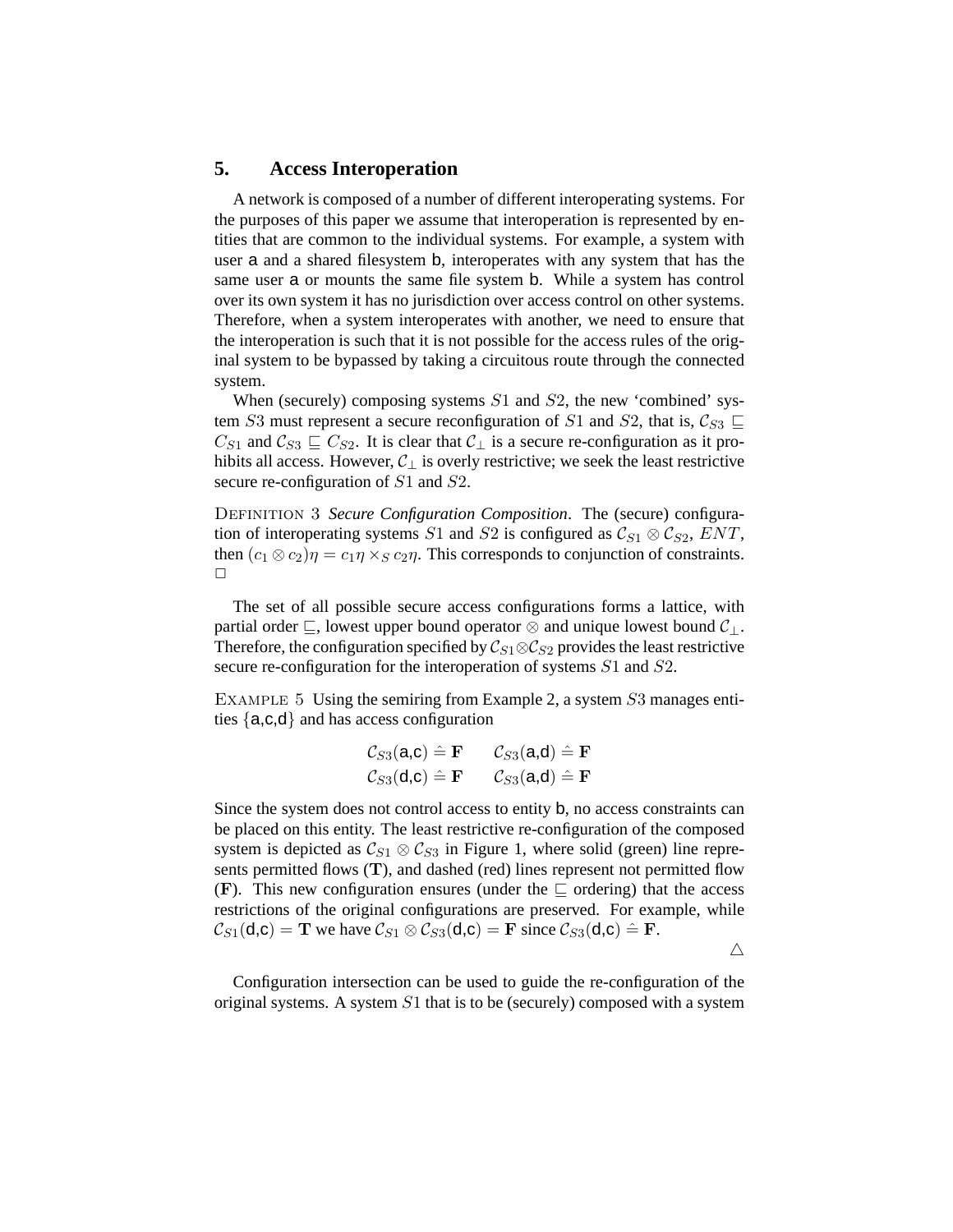

*Figure 1.* Configurations  $C_{S1}$ ,  $C_{S3}$  and  $C_{S1} \otimes C_{S3}$ 

S2 should be re-configured using the access restrictions of  $(\mathcal{C}_{S1} \otimes \mathcal{C}_{S2})$ . Since ⊗ gives the lowest upper bound on configurations according to the secure reconfiguration ( $\subseteq$ ) relation, then ( $C_{S1} \otimes C_{S2}$ ) gives the least restrictive secure re-configuration of  $C_{S1}$  that also ensures the access restrictions of  $C_{S2}$ .

Definition 4 *Strict Secure Interoperation*. Systems S1 and S2 securely interoperate in a strict manner if they enforce the access constraints of each other, that is, if  $C_{S1}$  can be regarded as a secure re-configuration of  $C_{S2}$  and vice-versa.

To ensure strict secure interoperation, system  $S1$  can be (securely) re-configured as  $C'_{S1} \hat{=} (\mathcal{C}_{S1} \otimes \mathcal{C}_{S2})$  and, similarly  $\mathcal{C}'_{S2} \hat{=} (\mathcal{C}_{S1} \otimes \mathcal{C}_{S2})$ .

The above definition of secure interoperation is overly restrictive as it requires each system to be able to enforce the access restrictions of the other. While the constraint ( $C_{S1} \otimes C_{S2}$ ) represents the best secure (according to  $\sqsubseteq$ ) re-configuration for the 'combined' system (defined in terms of entities from both systems), in practice, the system S1 can only enforce the restrictions on the entities that it manages, and similarly for S2. It may not be feasible to securely re-configure S1 with  $C_{S1} \otimes C_{S2}$  if S1 has no jurisdiction over entities that are managed only by S2. We therefore consider a weaker notion of secure interoperation.

Let the *alphabet*  $ENT_S \subseteq ENT$  of a system S define the set of entities over which the system  $S$  can exercise access control. If we do not require a system to be responsible for access control on entities that are not in its alpabet then for secure interoperation between S1 and S2 we need only ensure that  $C_{S1}$  enforces the access constraints of the combined system for elements of  $ENT_{S1}$ , that is, whenever we have domain entities  $a,b \in ENT_{S1}$  then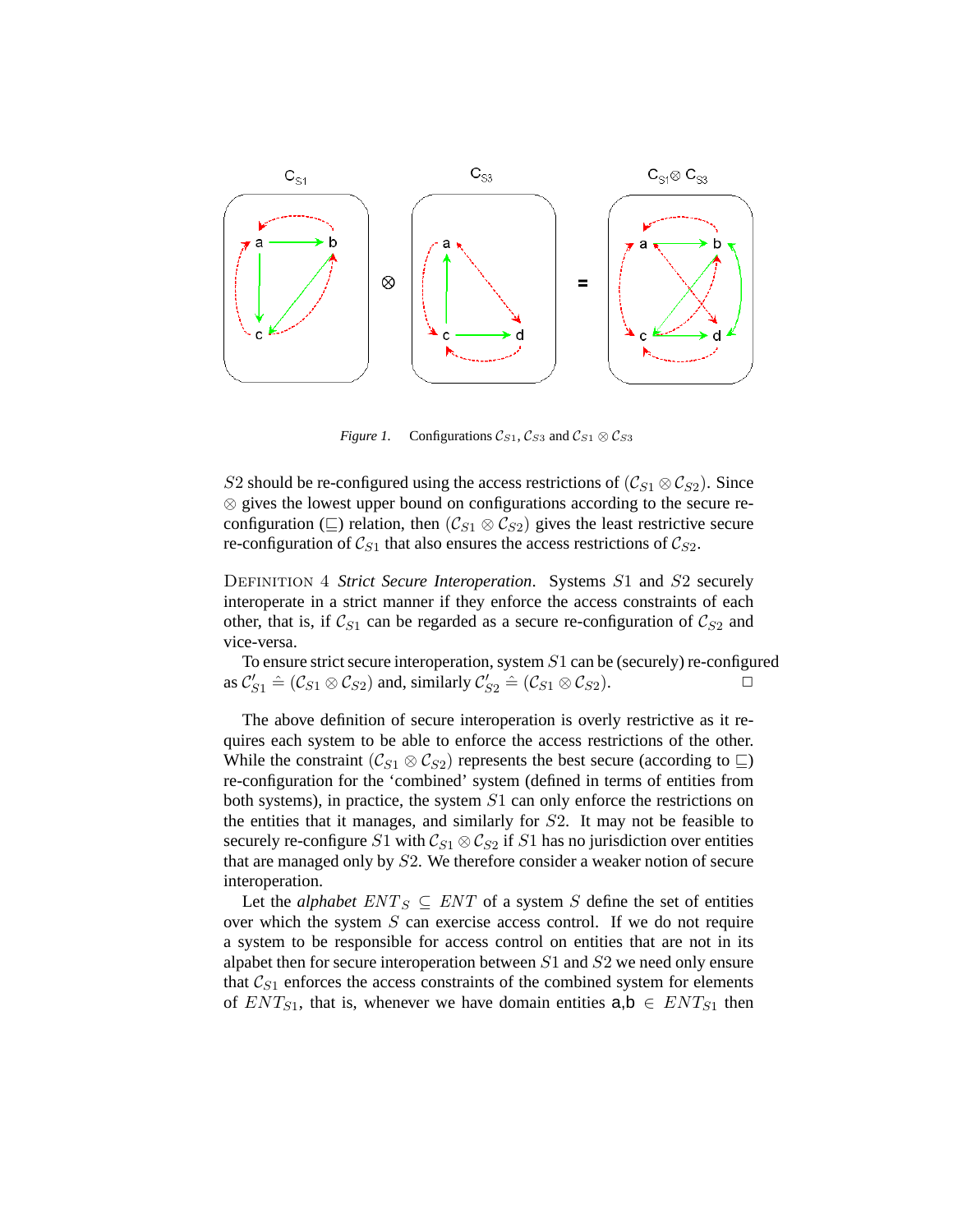$\mathcal{C}_{S1}(\mathsf{a},\mathsf{b}) \leq (\mathcal{C}_{S1} \otimes \mathcal{C}_{S2})(\mathsf{a},\mathsf{b})$ . This can be defined in terms of the secure re-configuration relation as follows.

DEFINITION 5 *Loose Secure Interoperation*. Let  $C_S^{\top}$  representing a system S that places/assumes no access constraint over elements in  $ENT<sub>S</sub>$ , and completely denies flows among entities when one of them is not in  $ENT<sub>S</sub>$ . More formally, we have  $\mathcal{C}_S^\top(X,Y)=\top$  when both  $X$  and  $Y$  are elements of  $ENT_S,$ and  $C_S^{\top}(X, Y) = \bot$  when either X or Y (or both) are not elements of  $ENT_S$ . Systems S1 and S2 securely interoperate in a loose manner if they uphold the constraints (with respect to elements from their alphabet) in their composition, that is,

$$
\begin{array}{ccc} {\mathcal C}_{S1} \otimes {\mathcal C}_{S1}^{\top} & \sqsubseteq & ({\mathcal C}_{S1} \otimes {\mathcal C}_{S2}) \\ {\mathcal C}_{S2} \otimes {\mathcal C}_{S2}^{\top} & \sqsubseteq & ({\mathcal C}_{S1} \otimes {\mathcal C}_{S2}) \end{array}
$$

To ensure loose secure interoperation, system S1 should be (securely) reconfigured as  $C'_{S1}(X,Y) \triangleq (C_{S1} \otimes C_{S2})$  when  $X, Y \in ENT_S$ , and similarly for  $S2$ .

EXAMPLE 6 Continuing Example 5, S1 and S3 are re-configured for loose secure interoperation as depicted in Figure 2. Note that in practice, networks



*Figure 2.* Re-configurations  $C'_{S1}$  and  $C'_{S3}$ 

 $\mathcal{C}_{S1}'$  and  $\mathcal{C}_{S2}'$  would also include nodes **d** and **b**, respectively, but with no connecting arcs (unconstrained permissions). Notice also that as in Example 5 solid (green) line represents permitted flows  $(T)$ , and dashed (red) lines represent not permitted flow  $(F)$ .

If systems  $C_{S1}$  and  $C_{S3}$  are reconfigured in this way then we can be confident that their interoperation will be secure.  $\triangle$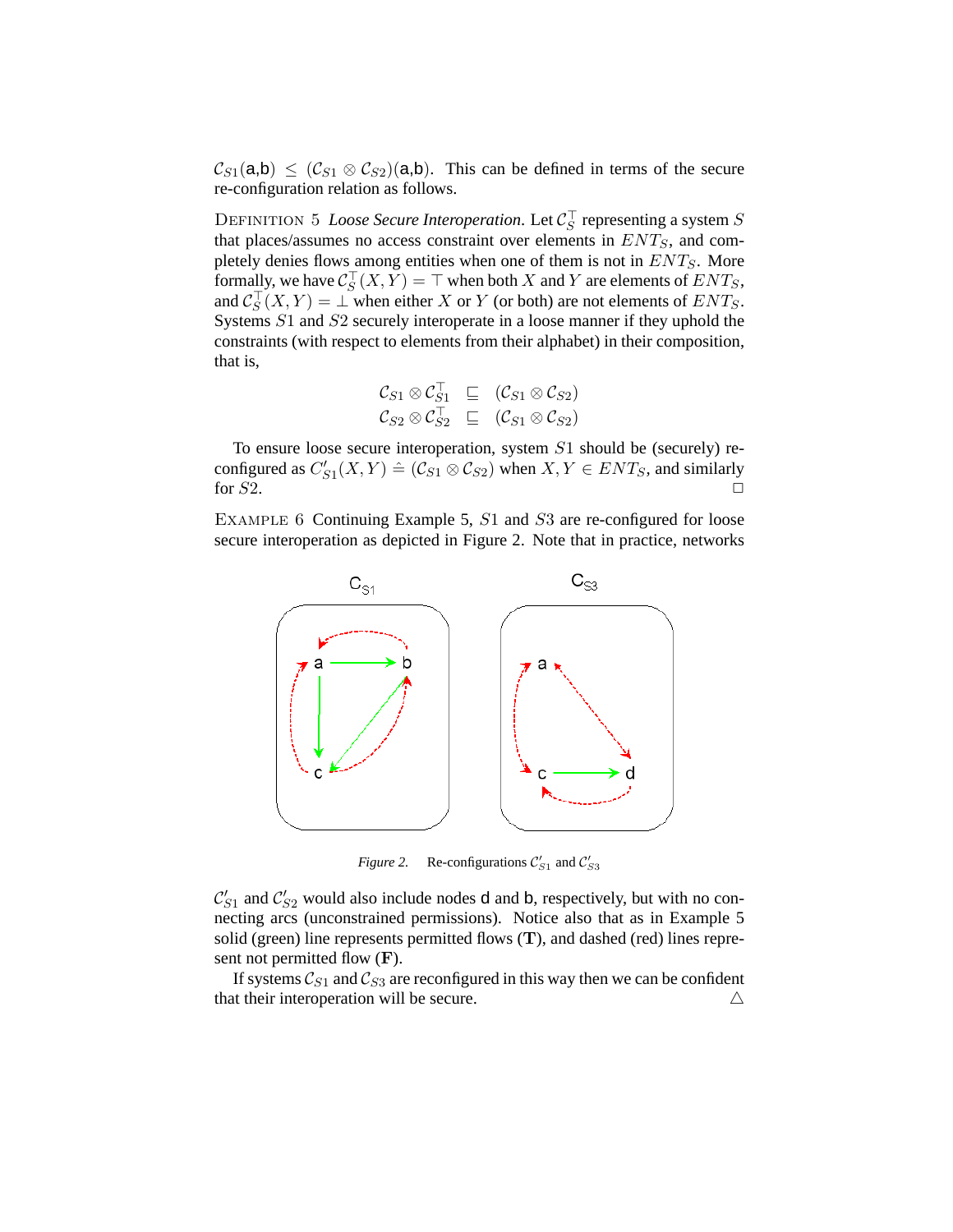## **6. Access Transitivity**

Reconfiguration for (loose) secure interoperation gives the most permissive reconfiguration (that does not violate the original configurations). If a system does not include an entity in its alphabet then it is assumed that it places no restrictions on access to it.

It is useful to consider variations of this operation for more restrictive scenarios. In particular, some entities that are common to interoperating systems may induce transitive relationships between entities. For example, suppose that  $c$  is a service that is shared between systems  $S1$  and  $S3$  (Example 5), and  $\mathcal{C}_{S1}$ (b,c) and  $\mathcal{C}_{S3}$ (c,d). Rather than permitting all accesses between b and d (as computed by  $\otimes$ , since there are no explicit restrictions these entities), we could instead assume that there is an implicit transitive restriction and compute a limited transitive closure, allowing access from b to d, but not vice-versa.

Definition 6 *Secure Reconfiguration For Transitivity*. A system S1 with configuration  $\mathcal{C}_{S1}$  is securely reconfigured as  $\mathcal{C}_{S1}^{*A}$  to deal with transitive entities A, where

$$
\mathcal{C}_{S1}^{*A}(X,Z) \triangleq \mathcal{C}_{S1}(X,Z) \otimes (\mathcal{C}_{S1}(X,Y) \otimes \mathcal{C}_{S1}'(Y,Z)) \Downarrow_{\{X,Z\}}
$$

where  $\mathcal{C}'_{S1}$  is defined as follows:

- for each entity  $e \in ENT$ ,  $C'_{S1}(e, e) = \top$ ;
- if  $\langle e, g \rangle \in \mathcal{C}_{S_1}$ , and  $e \in A$  (that is  $e$  is a transitive entity), then  $\mathcal{C}_{S1}'(e, g) =$ ⊤;

Note that we have  $\mathcal{C}_{S1}^{*A} \sqsubseteq \mathcal{C}_{S1}$ 

Example 7 The secure transitive interoperation reconfiguration of S1 and S3 (Example 5) with transitive entity c is depicted in Figure 3.  $\triangle$ 

Definition 7 *(Loose) Secure Transitive Interoperation*. Systems S1 and S2 securely interoperate given transitive entities A if they do not have to be securely reconfigured for interoperation, that is,

$$
C_{S1} \otimes C_{S1}^{\top} \subseteq (C_{S1} \otimes C_{S2})^{*A}
$$
  
\n
$$
C_{S2} \otimes C_{S2}^{\top} \subseteq (C_{S1} \otimes C_{S2})^{*A}
$$

Another variation of the scenarios consider a different type of transitivity. In the previous example we assume that there is an implicit transitive restriction on entity c and we compute a limited transitive closure, allowing access from b to d, but not vice-versa. Here, we assume instead that entity b can have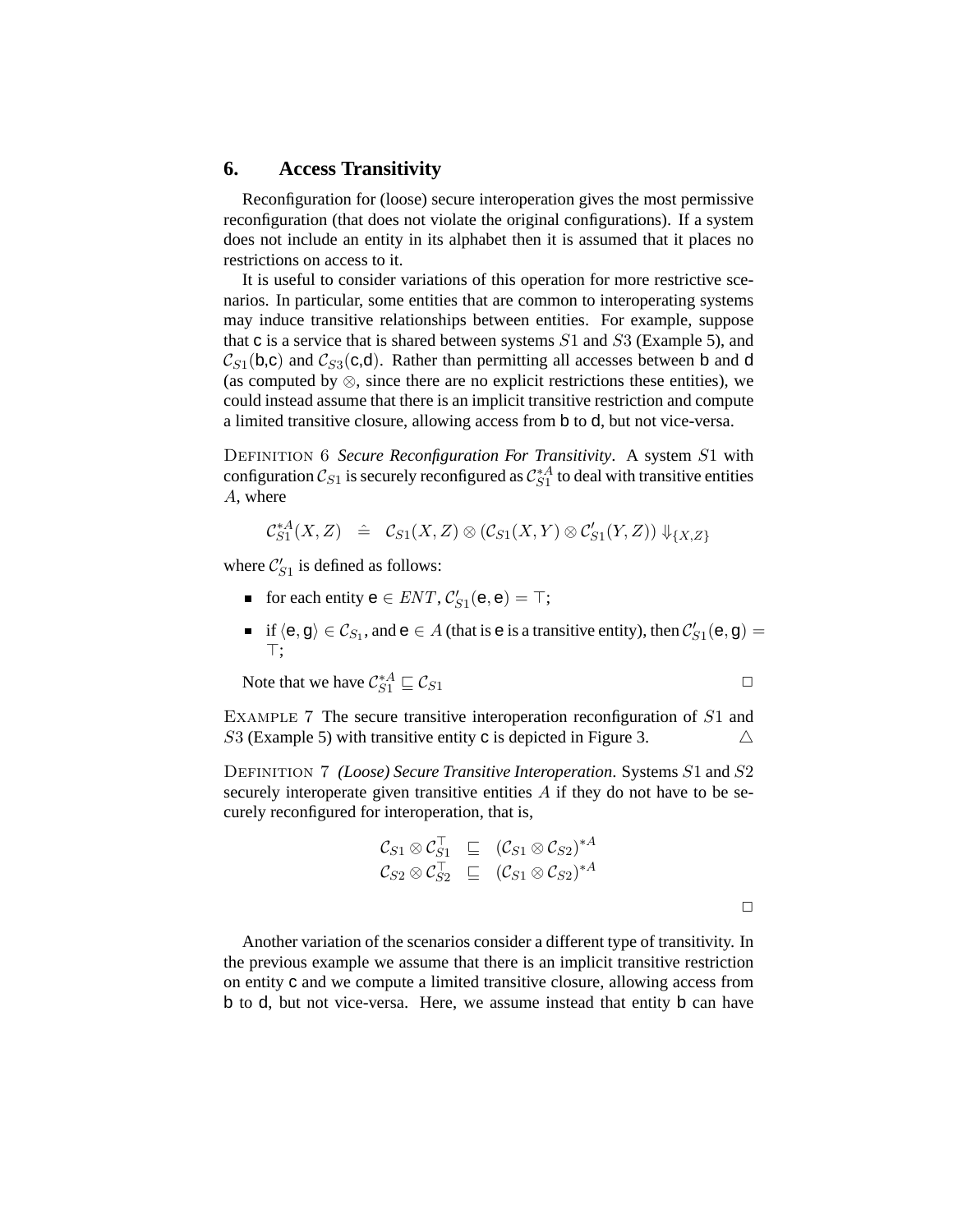

*Figure 3.* Reconfiguration  $(C_{S1} \otimes C_{S3})^{*{^\{\mathbb{C}\}}}$ 

implicit transitive permission (instead of restriction). This means that since we have a flow between a and b and between b and c, we must have also a flow between a and c.

Example 8 The secure transitive interoperation reconfiguration of S1 and S3 (Example 5) with transitive entity c for permission flows is depicted in Figure 4.  $\triangle$ 

Definition 8 *Secure Reconfiguration For Transitivity (permissions)*. A system S1 with configuration  $C_{S_1}$  is securely reconfigured as  $C_{S_1}^{\square A}$  to deal with transitive entities A, where

$$
\mathcal{C}_{S1}^{\square A}(X,Z) \triangleq (\mathcal{C}_{S1}(X,Y) \otimes \mathcal{C}_{S1}'(Y,Z)) \Downarrow_{\{X,Z\}}
$$

where  $\mathcal{C}'_{S1}$  is defined as follows:

- for each entity  $e \in ENT$ ,  $\mathcal{C}'_{S1}(e, e) = \top$ ;
- if  $\langle e, g \rangle \in \mathcal{C}_{S_1}$ , and  $e \in A$  (that is  $e$  is a transitive entity), then  $\mathcal{C}_{S1}'(e, g) =$ ⊤;

Note that we have  $\mathcal{C}_{S1} \sqsubseteq \mathcal{C}_{S1}^{\square A}$  $\Box A$ <br>S1

$$
\Box
$$

# **7. Discussion and Conclusions**

The approach that we present in this paper represents a paradigm shift in the modelling and analysis of interoperability. We present a constraint model that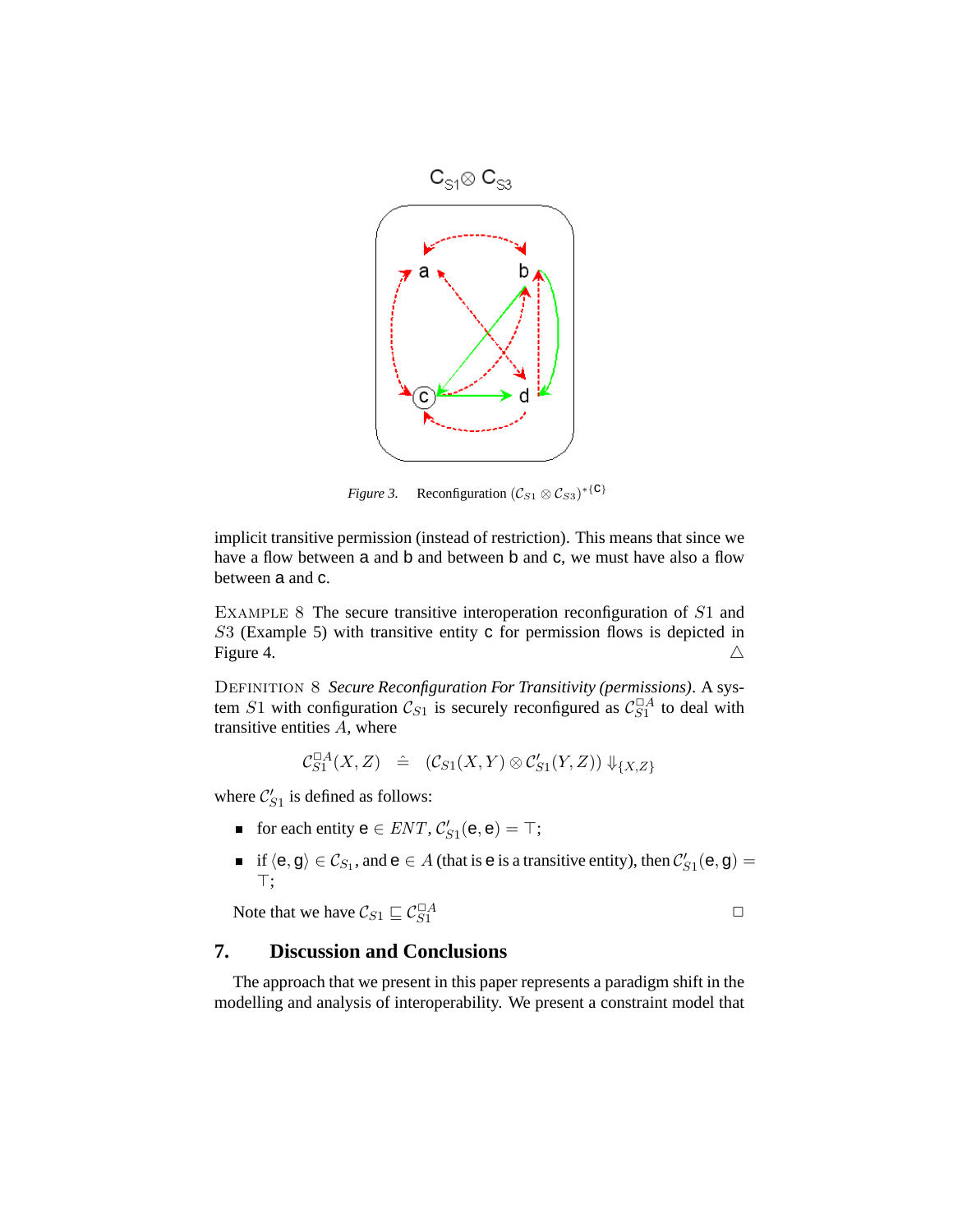

*Figure 4.* Reconfiguration  $(C_{S1} \otimes C_{S3})^{\square \{C\}}$ 

provides a natural description of a network of interoperating systems. While constraint solving is NP-complete in general, this has not detracted from its uptake as a practical approach to solving many real-world problems [Wallace, 1996]. Previous approaches determine secure interoperation in polynomial time, but re-configuring an existing network of systems for secure interoperation, in an optimal way, is NP-complete [Gong and Qian, 1994, Gong and Qian, 1996]. Using a constraint model, we can rely on a significant body of successful techniques from the field of constraint processing for finding the set of secure re-configurations with reasonable effort. As part of our future work in this area we plan to develop an constraint-based implementation with which to demonstrate our approach on some real world data.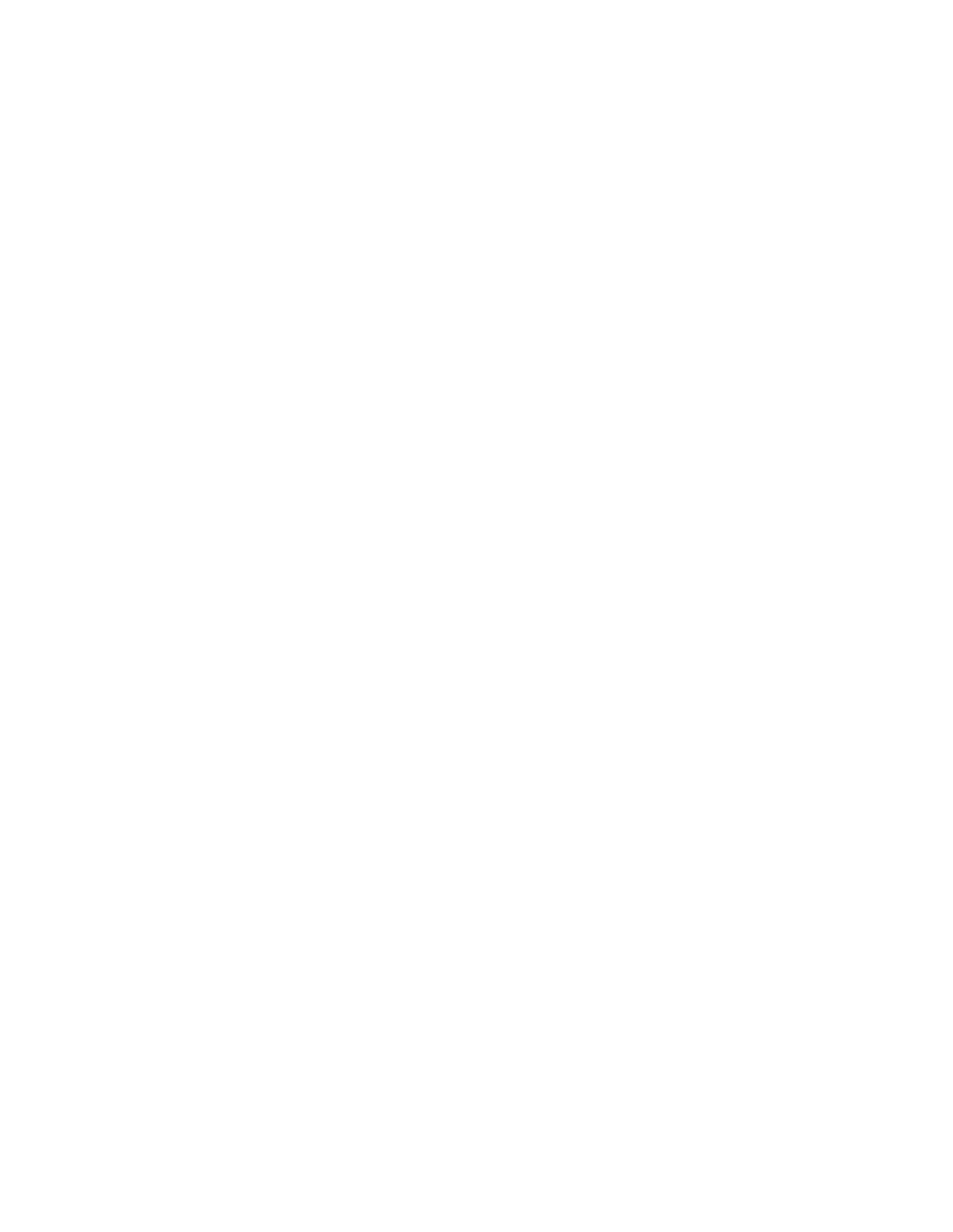# **References**

- Amman, P. and Sandhu, R. (1992). The extended schematic protection model. *Journal of Computer Security*, 1(4).
- Bell, D.E. and Padula, L. J. La (1976). Secure computer system: unified exposition and MUL-TICS interpretation. Report ESD-TR-75-306, The MITRE Corporation.
- Bella, G. and Bistarelli, S. (2001). Soft Constraints for Security Protocol Analysis: Confidentiality. In *Proc. of the 3rd International Symposium on Practical Aspects of Declarative Languages (PADL'01)*, LNCS 1990, pages 108–122. Springer-Verlag.
- Bella, G. and Bistarelli, S. (2002). Confidentiality levels and deliberate/indeliberate protocol attacks. In *Proc. Security Protocols 10th International Workshop, Cambridge, UK, April, 2002, Revised Papers*, LNCS, pages 104–119. Springer-Verlag.
- Bella, G. and Bistarelli, S. (2004). Soft constraint programming to analysing security protocols. *Theory and Practice of Logic Programming (TPLP)*, 4(5):1–28. To appear.
- Bellone, J., Chamard, A., and Pradelles, C. (1992). Plane an evolutive planning system for aircraft production. In *Proc. 1st Interantional Conference on Practical Applications of Prolog (PAP92)*.
- Bertino, E. et al. (1998). An authorization model and its formal semantics. In *Proceedings of the European Symposium on Research in Computer Security*, pages 127–142. Springer LNCS 1485.
- Bharadwaj, V.G and Baras, J.S. (2003). Towards automated negotiation of access control policies. In *Proc. of IEEE Workshop Policies for Distributed Systems and Networks*, pages 77– 80.
- Bistarelli, S. (2004). *Semirings for Soft Constraint Solving and Programming*, volume 2962 of *Lecture Notes in Computer Science*. Springer.
- Bistarelli, S. and Foley, S.N. (2003a). Analysis of integrity policies using soft constraints. In *Proceedings IEEE 4th International Workshop on Policies for Distributed Systems and Networks (POLICY2003), Lake Como,Italy, June 4-6, 2003*, pages 77–80. IEEE Press.
- Bistarelli, S. and Foley, S.N. (2003b). A constraint based framework for dependability goals: Integrity. In *22nd International Conference on Computer Safety, Reliability and Security (SAFECOMP2003), Proceedings, 23-26 September 2003, Edinburgh, Scotland, United Kingdom*, volume 2788 of *Lecture Notes in Computer Science*, pages 130–143. Springer.
- Bistarelli, S., Foley, S.N., and O'Sullivan, B. (2004a). Detecting and eliminating the cascade vulnerability problem from multi-level security networks using soft constraints. In *Proceedings Innovative Applications of Artificial Intelligence Conference (IAAI-04)*, pages 808–813. AAAI Press.